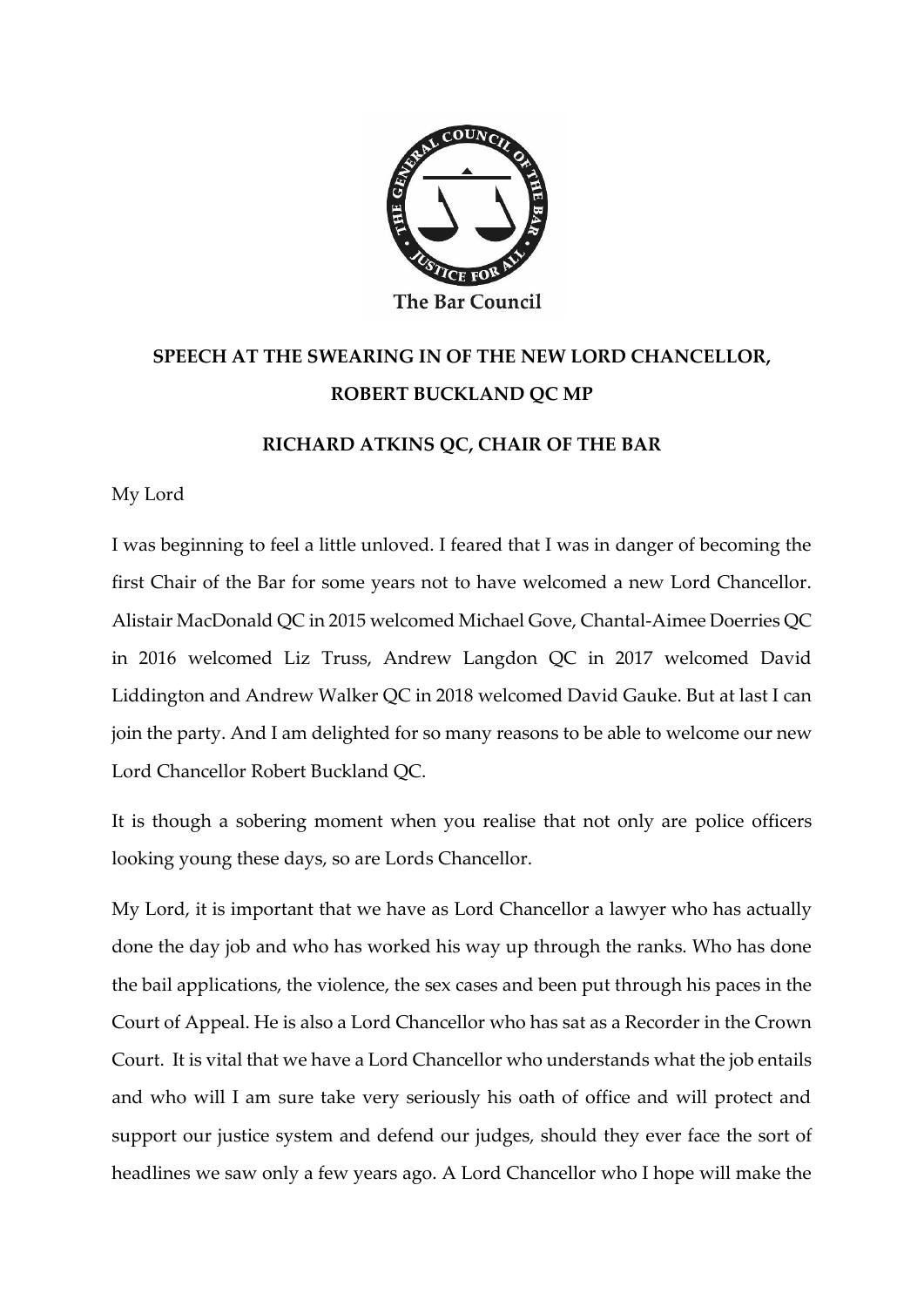case to the Treasury for a reversal of the cuts to the Ministry of Justice that we have seen for too long. Who will take up the cudgels for our legal aid system and the justice system generally and will fight for legal services to be championed during whatever sort of Brexit we find we are having to deal with and beyond. And it also gives me particular pleasure to welcome a Lord Chancellor who is properly attired in his full bottomed wig.

My Lord I first met the Lord Chancellor when I was Leader of the Midland Circuit and he had been appointed as Solicitor General. The Circuit Leaders arranged to meet the new SG and AG one evening but owing to some crisis in Parliament the Solicitor General and Attorney General were heavily delayed. As we all know, what goes on tour stays on tour, but a glass or two may have been taken by one or two of the Circuit Leaders whilst we awaited the, very late arrival, of the Law Officers. When they did arrive, they were welcomed perhaps a little more forcefully and in more forthright terms than they might otherwise have expected. And there were then some pretty frank exchanges of views. But they took it in good heart, and I have had considerable dealings with our new Lord Chancellor since then. Our paths have crossed many times over the last 5 years, not least because as Solicitor General he has assiduously attended at Bar Council meetings. But my favourite moment was when the Court of Appeal, presided over by your predecessor Lord Thomas of Cwmgiedd, sat in Birmingham and the Solicitor General as he then was, came to Birmingham to prosecute a number of AG references. I was there as Circuit leader to welcome the LCJ. As I was about to leave, I realised that the SG did not have a lectern to use and so I leant him mine, which he very kindly returned. I have been dining out on this story, that the SG used my lectern, for some time now. Although as you may imagine, with that being my top story the dinner invitations have been somewhat thin on the ground. Now I can tell people about the day the Lord Chancellor used my lectern, I am sure the invitations will come flooding in.